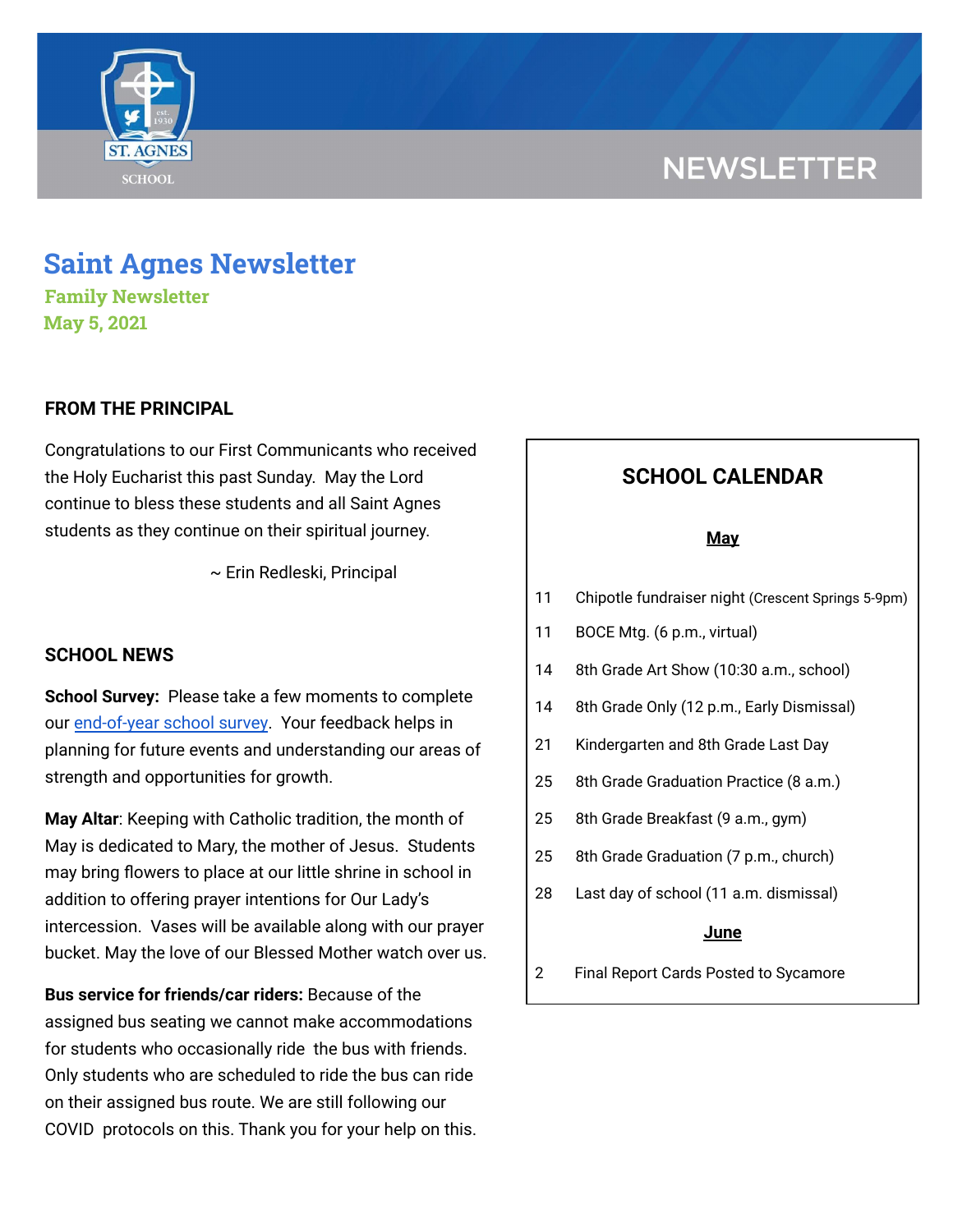**Happy Mother's Day from the St Agnes Walking with Purpose program:** Each mom is receiving a copy of Lisa Brenninkmeyer's book *Walking With Purpose :Seven priorities that make life work*. This book gives an overview of the basic principles in the WWP program. We are excited for you to learn more and to consider joining us in the fall. Until then please join us during the summer months. Save the Dates: *Beyond Belief* is a summer informal gathering for women who are longing for deeper connections and a deeper faith. We will be meeting on the 1st and 3rd Wednesdays starting on May 19th from 7-8pm in the church parking lot. Bring a chair, snack, and beverage of choice. Questions? Call or email Shelly Sandfoss at 859 240-2452 or shellysandfoss@gmail.com.

# **BOOSTERS NEWS**

**Golf Team:** The golf team is looking for a golf director. Stepping into this role is a great opportunity to help out the golfers and get service hours. Last year's golf coach will help you out and provide guidance. Contact Eric Dickman if interested [ericd18@twc.com](mailto:ericd18@twc.com)

**Spiritwear Website Coordinator -** The Boosters will be selling spirit wear next year and they need someone to help coordinate the online sales. Please contact Eric Dickman [ericd18@twc.com](mailto:ericd18@twc.com)

### **PTO NEWS**

**Big Blue Bash 2022:** Are you interested in helping plan the next Big Blue Bash? Come join us for an informational discussion at The Devou Golf Clubhouse Patio on Wednesday May 12, 2021 at 7:00 pm. It is a great way to meet other parents and get a few service hours too. We have roles for everyone- Big and Small. Bring a friend and join us!

**Eat Out Nights:** Thank you to all that participated in the last Skyline night for the school year! We appreciate Skyline Ft. Wright for the generosity and support to our school!

**Chipotle Night**: Next Tuesday, May 11th from 5-9 is our Chipotle Fundraiser at the Buttermilk Pike location. This is our last Dine Out Night fundraiser for the school year!

## **COMMUNITY NEWS**

**NDA Information Night:** Notre Dame Academy all girls high school is hosting a Virtual Information Night on Thursday, May 13 at 7:00 pm! All middle school students and families are welcome. Link to [Register](https://us02web.zoom.us/meeting/register/tZcrd-ysrz8tHNVMepYxv_HKpifE7TdUNCvp)

#### **Mission Statement of Saint Agnes School**

Saint Agnes School exists to provide excellence in Catholic education while inspiring and empowering our students to live the Gospel message of Jesus Christ. As compassionate and faithful Christians, we continue to pursue our spiritual journey, achieve our highest academic potential, and be stewards of the Catholic faith to others.